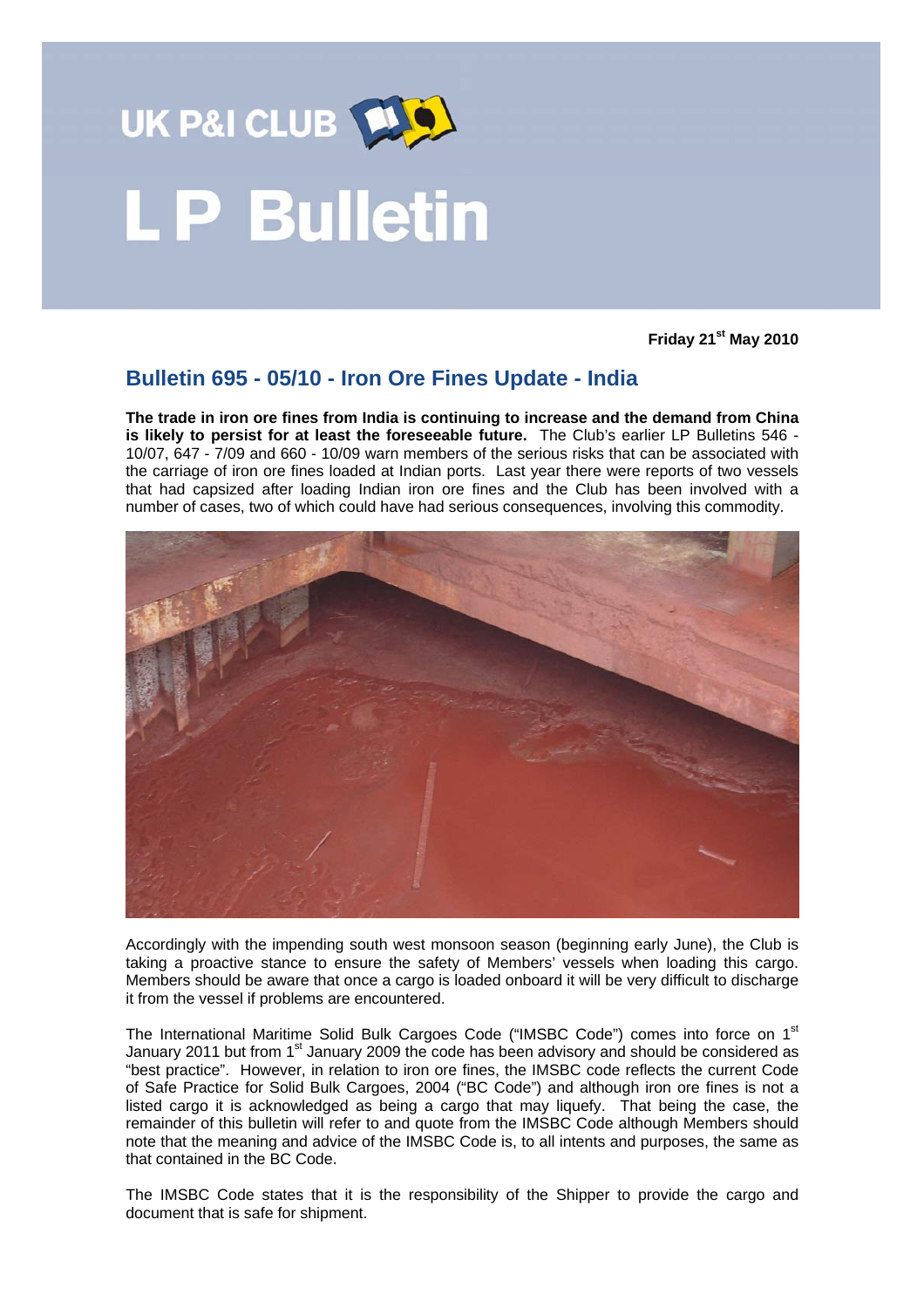### **Shippers' Responsibilities**

It is incumbent upon shippers to properly test and certify the cargo is fit to be loaded. The IMSBC ode section 4.2.1 states (our emphasis is used throughout): c

*<i>a die cargo sufficiently in advance of loading to enable the precautions which may be necessary for proper stowage and safe carriage of the cargo to be put into effect". "The shipper shall provide the master or his representative with appropriate information* 

Section 4.2.2 states:

*y appropriate shipping documents "Cargo information shall be confirmed in writing and b prior to loading. The cargo information shall include:* 

*…*

*portable moisture limit in the case of a concentrate or other cargo cargo and its trans which may liquefy;" .9 additional information in the form of a certificate on the moisture content of the* 

Section 4.3.2 states:

average moisture content of the cargo at the time the declaration is presented to the *Master".*  "*When a concentrate or other cargo which may liquefy is carried, the shipper shall provide the ship's master or his representative with a signed certificate of the TML, and a signed certificate or declaration of the moisture content. The certificate of TML shall contain, or be accompanied by, the result of the test for determining the TML. The declaration of moisture content shall contain, or be accompanied by, a statement by the shipper that the moisture content is, to the best of his knowledge and belief, the* 

Section 4.5.2 states:

*The interval between sampling/testing and loading shall never be more than seven days". "Sampling and testing for moisture content shall be conducted as near as practicable to the time of loading. If there has been significant rain or snow between the time of testing and loading, check tests shall be conducted to ensure that the moisture*  content of the cargo is still less than its TML.

#### Summary of the Shippers' responsibilities

commenced and if heavy rain is experienced in the meantime, check tests should be carried out. The shippers are obliged to certify that the cargo is fit to load by giving the vessel full information on the cargo, together with a test certificate stating the TML and moisture content. The sampling and testing of the cargo shall not have been carried out more than seven days before the loading

#### **ecommendations to Members R**

attendance of surveyors to check the information provided by the shippers and support the master as required. The surveyors will be required to follow the instructions set out below. When instructed to load a cargo of iron ore fines from India, notwithstanding the season, it is recommended that the Club is informed so that arrangements can be made advance for the

should carry out his own "can test". Further, masters should be aware of the instructions that will be provided to the surveyors. Members should ensure that their masters have familiarised themselves with the requirements of the IMSBC Code and that they should refer to the Club's previous bulletins in relation to this cargo, in particular Bulletin No. 660 (10/09). If the master has any doubts about the cargo he